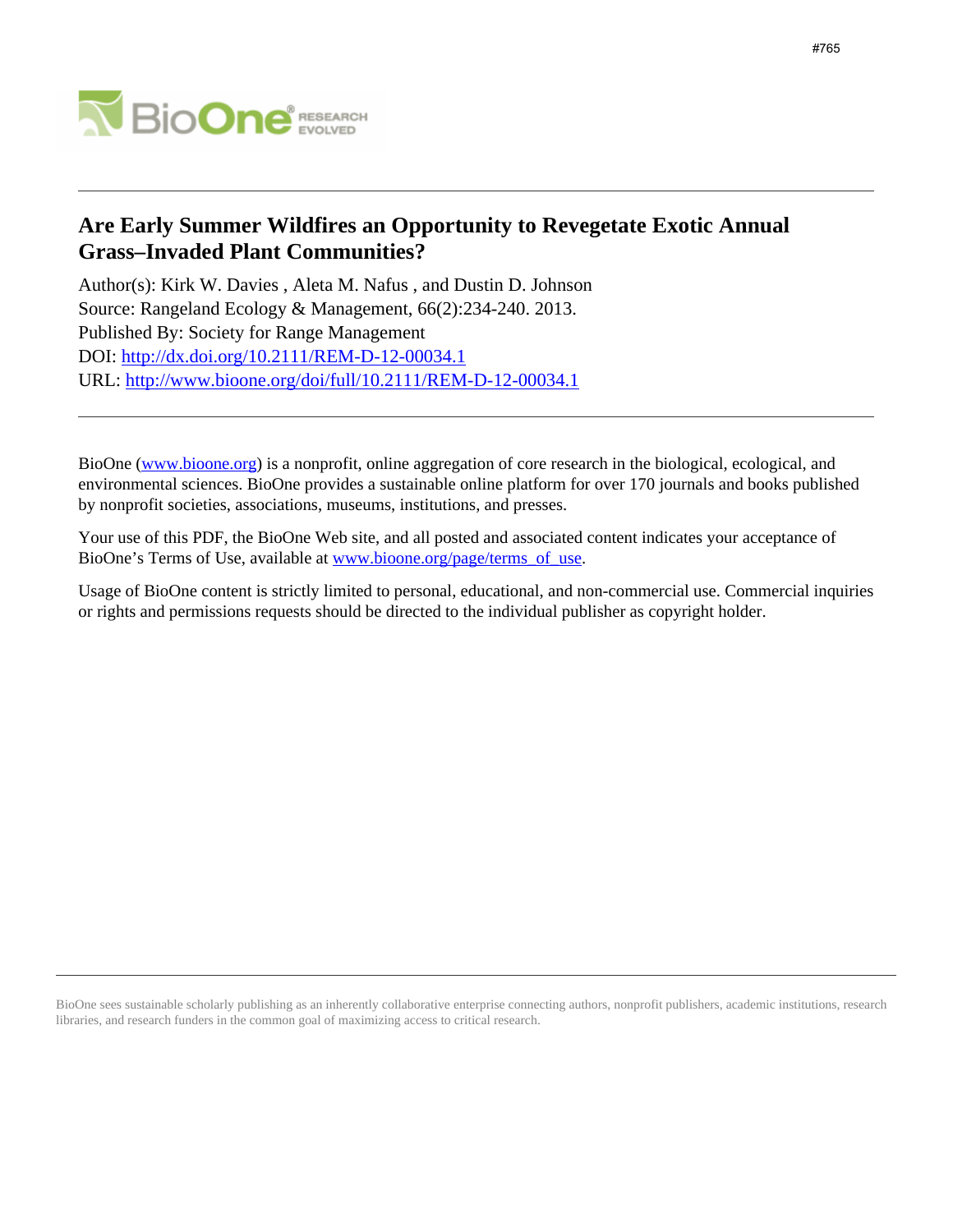# Are Early Summer Wildfires an Opportunity to Revegetate Exotic Annual Grass–Invaded Plant Communities?

Kirk W. Davies,<sup>1</sup> Aleta M. Nafus,<sup>2</sup> and Dustin D. Johnson<sup>3</sup>

Authors are <sup>1</sup>Rangeland Scientist and <sup>2</sup>Research Assistant, USDA-ARS Eastern Oregon Agricultural Research Center, Burns, OR 97720, USA; and <sup>3</sup> Assistant Professor, Oregon State University, Burns, OR 97720, USA.

#### Abstract

Medusahead (Taeniatherum caput-medusae [L.] Nevski) is an exotic annual grass invading western rangelands. Successful revegetation of invaded-plant communities can be prohibitively expensive because it often requires iterative applications of integrated control and revegetation treatments. Prescribed burning has been used to control medusahead and prepare seedbeds for revegetation, but burning has been constrained by liability concerns and has produced widely varying results. Capitalizing on naturally occurring wildfires could reduce revegetation costs and alleviate liability concerns. Thus, our objective was to determine if early summer wildfires and fall drill seeding could be used as a treatment combination to decrease medusahead and increase perennial and native vegetation. Treatments were evaluated pretreatment and for 3 yr postfire at six sites and included 1) an early summer wildfire combined with a seeding treatment (burn and seed) and 2) a nontreated (no burn, no seed) control. Perennial grass density was 4.6- to 10.0-fold greater in the burn-and-seed treatment compared to the control in the first 3 yr posttreatment ( $P < 0.05$ ). Exotic annual grass density and cover in the third year posttreatment were lower in the burn-and-seed treatment than in the control ( $P < 0.05$ ). However, exotic annual grass density was still  $> 130$  individuals $\cdot$  m<sup>-2</sup> in the burn-andseed treatment. The density of exotic annual grass is of concern because over time medusahead may displace perennial grasses and annual forbs that increased with the burn-and-seed treatment. Though not directly tested in this study, we suggest that, based on other research, the burn-and-seed treatment may need to incorporate a preemergent herbicide application to further suppress medusahead and increase the establishment of seeded vegetation. However, it appears that early summer wildfires may provide an opportunity to reduce the cost of integrated programs to revegetate medusahead-invaded plant communities.

Key Words: invasive plants, medusahead, restoration, sagebrush, Taeniatherum caput-medusae, weeds

#### INTRODUCTION

Invasive annual grasses are a serious threat to rangelands around the world (Purdie and Slatyer 1976; Mack 1981; Brooks et al. 2004; Liu et al. 2006). One of the most problematic exotic annual grasses in western North America is medusahead (Taeniatherum caput-medusae [L.] Nevski; Young 1992). Invasion by medusahead is a major force of change and threatens ecosystem processes and function (Davies 2011). It reduces biodiversity, degrades habitat value, decreases livestock forage production, and increases fine fuel loads (Davies and Svejcar 2008; Davies 2011). Hironaka (1961) estimated that medusahead invasion decreases livestock production by 80%. Litter accumulations from medusahead suppress native plants and can increase wildfire frequency (Torell et al. 1961; Davies and Svejcar 2008). Increases in fire frequency associated with exotic annual grass invasion can be especially detrimental to native vegetation, promote the continued dominance of the plant community by exotic annual grasses, and facilitate the invasion of adjacent areas (D'Antonio

Manuscript received 5 March 2012; manuscript accepted 5 August 2012.

and Vitousek 1992; Brooks et al. 2004). Medusahead can also displace and exclude native vegetation through competition for resources (Hironaka and Sindelar 1975; Young and Mangold 2008).

Revegetation of medusahead-invaded plant communities is often unsuccessful (Young 1992; Monaco et al. 2005) or requires a combination of control treatments (Davies 2010; Davies and Sheley 2011). Combinations of burning and preemergent herbicide application followed by seeding perennial grasses have been used to successfully revegetate medusahead-invaded plant communities, but this strategy requires multiple entries and is therefore expensive (Davies 2010). Medusahead has invaded millions of hectares of western rangeland (Duncan et al. 2004), suggesting a critical need for cost-effective revegetation strategies. Less expensive, singleentry control treatments have been suggested, such as prescribed burning (Young et al. 1972; Kyser et al. 2008). In sagebrush (Artemisia L.) plant communities, prescribed burning is generally limited to late summer to fall and, sometimes, spring applications, and these burns have generally not been successful at controlling medusahead without an application of a preemergent herbicide (Young et al. 1972; Kyser et al. 2008; Davies 2010; Davies and Sheley 2011). However, prescribed burning is more effective if applied during the summer when medusahead growth is nearing completion and prior to seed maturity than later in the year (Murphy and Lusk 1961; McKell et al. 1962; DiTomaso et al. 2006). Prescribed burning in the summer is limited in most sagebrush plant communities in the Intermountain West by unacceptably high wildfire risk

Mention of a proprietary product does not constitute a guarantee or warranty of the product by USDA or the authors and does not imply its approval to the exclusion of other products that also may be suitable. USDA is an equal opportunity provider and employer.

Correspondence: Kirk Davies, USDA-ARS Eastern Oregon Agricultural Research Center, 67826-A Hwy 205, Burns, OR 97720, USA. Email: kirk.davies@oregonstate.edu

 $\odot$  2013 The Society for Range Management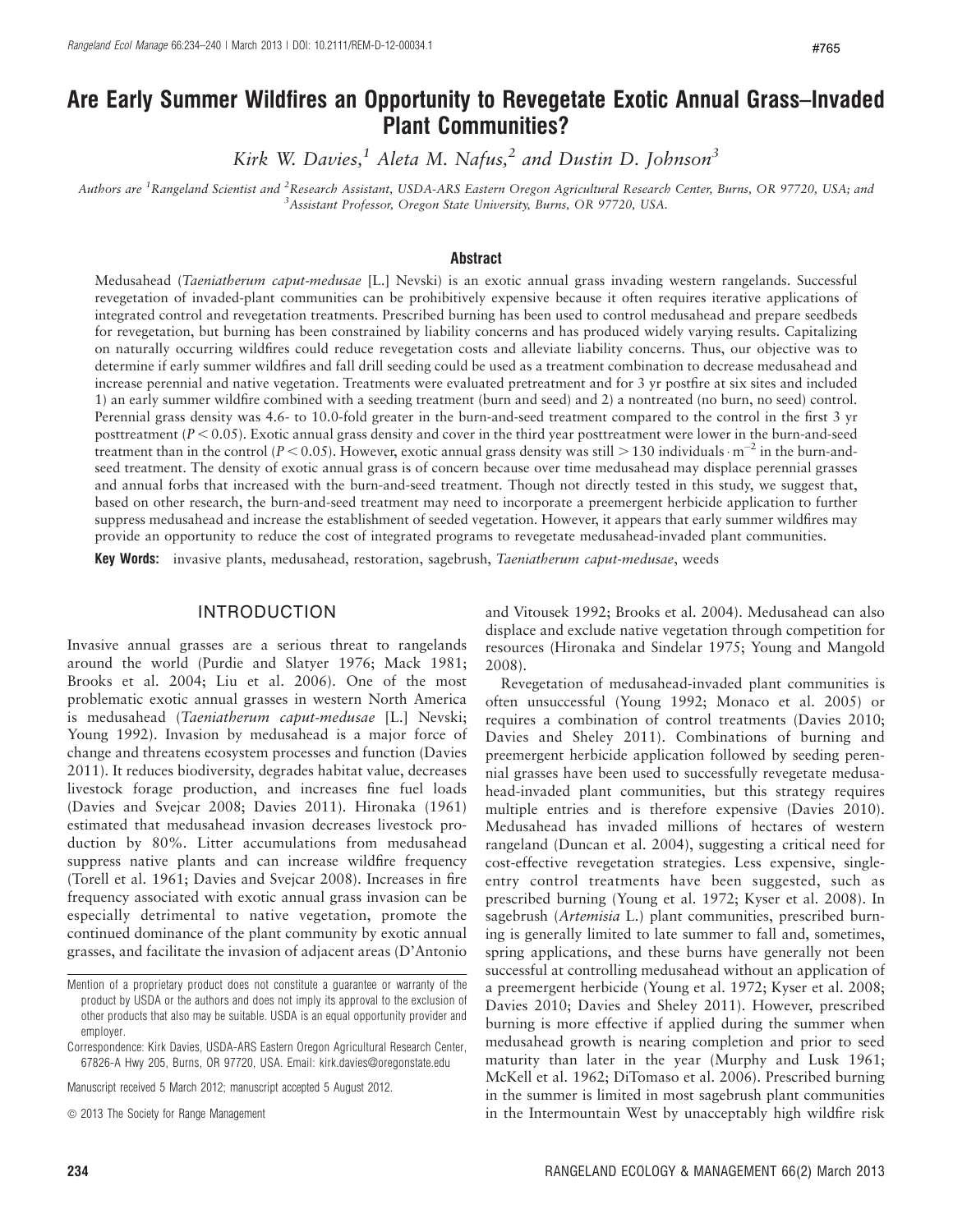and associated liability. However, naturally occurring wildfires during the summer may offer an opportunity to prepare medusahead-invaded plant communities for revegetation efforts without having to expend resources to control medusahead and create a favorable seedbed.

Wildfires in early to mid-July of 2007 burned six of 19 medusahead-invaded plant communities where vegetation cover and density had been measured in late May to early June for a different study (Davies and Svejcar 2008). The wildfires occurred near the end of the growing season for medusahead and prior to seed maturity. These burned, medusahead-invaded plant communities were seeded with a mixture of native and introduced species that fall, providing an opportunity to evaluate the potential for opportunistically combining seeding treatments with early summer wildfires for revegetating medusahead-invaded plant communities.

The objective of this study was to determine the potential for early summer wildfires followed by seeding (burn-and-seed treatment) to reduce medusahead dominance and increase perennial and native vegetation. Our hypotheses were that 1) medusahead cover and density would be less in the burn-andseed treatment compared to the nontreated (no burn, no seed) control, 2) cover and density of other plant functional groups, excluding exotic annual grasses, would be greater in the burnand-seed treatment than in the control, and 3) bare ground would be greater in the burn-and-seed treatment compared to the control. We expect more bare ground in the burn-and-seed treatment because of a reduction in the medusahead thatch layer.

#### METHODS

#### Study Area

This study was conducted in medusahead-invaded sagebrush steppe plant communities approximately 65 km to 85 km east of Burns, Oregon (lat 43°28'48"N, long 119°43'12"W). Maximum distance between study sites was 22 km. Elevation at the study sites ranged from 1 100 m to 1 300 m. Slopes were  $2-7^{\circ}$  and aspect was variable. Soils were a complex series with surface textures ranging from clayey to loamy clay and moderate to high shrink–swell potential (USDA–Natural Resource Conservation Service 2008). Soils were moderately deep with varying levels of rockiness. Long-term annual precipitation averaged approximately 350 mm with the majority falling as rain or snow during the October to March period (Oregon Climate Service 2009). Crop-year (1 October– 30 September) precipitation was 80%, 66%, 87%, and 101% of the long-term average in 2007, 2008, 2009, and 2010, respectively (Eastern Oregon Agricultural Research Center, unpublished data, 2011). Moderate utilization by domestic livestock (40–50% forage use) occurred across the study area prior to initiation of the study; however, livestock were excluded during the study. Prior to treatment all study sites (treated plots and untreated controls) were near-monocultures of medusahead. All study sites had lost the shrub overstory in wildfires prior to this study. Native perennial grass seed bank was probably depleted because of the medusahead dominance of the plant community, but was not measured. Potential natural plant communities (noninvaded) would have had an

overstory dominated by Wyoming big sagebrush (Artemisia tridentata subsp. wyomingensis [Beetle & A. Young] S.L. Welsh) or low sagebrush (Artemisia arbuscula Nutt.) and a herbaceous understory dominated by bluebunch wheatgrass (Pseudoroegneria spicata [Pursh] A. Löve) or bluebunch wheatgrass–Thurber's needlegrass (Achnatherum thurberianum [Piper] Barkworth) depending on site. Common forbs would have included hawksbeard (Crepis sp. L.), desert parsley (Lomatium sp. Raf.), milkvetch (Astragalus sp. L.), long-leafed phlox (Phlox longifolia Nutt.), tailcup lupine (Lupinus caudatus Kellogg), and little blue-eyed Mary (Collinsia parviflora Lindl.).

#### Experimental Design and Measurements

A complete block design was used to evaluate vegetation responses to treatments at six sites. Wildfires in July of 2007 burned six medusahead-invaded plant communities that had been sampled earlier in the year for another study. Weather conditions during the wildfires were extreme with air temperatures of up to 39 $^{\circ}$ C, relative humidity as low as 7%, and wind gusts to 54  $km \cdot h^{-1}$ . Each of the six burned medusahead-invaded plant communities was blocked with an unburned medusahead-invaded plant community that had similar topography, soils, and vegetation characteristics. Each of the unburned communities was also sampled prior to the wildfire events. The burned plant communities were seeded with a rangeland drill (Laird Welding and MFG Works, Merced, CA) in October of 2007. The seed mix included 4.50 kg $\cdot$  ha<sup>-1</sup> (pure live seed) of crested wheatgrass (Agropyron cristatum L.), 2.20 kg $\cdot$ ha<sup>-1</sup> of Siberian wheatgrass (Agropyron sibiricum [Wild.] Beauv.), 2.25  $kg \cdot ha^{-1}$  of bluebunch wheatgrass, 1.12  $\text{kg} \cdot \text{ha}^{-1}$  of Snake River wheatgrass (Elymus wawawaiensis J. Carlson & Barkworth), 0.56 kg·ha<sup>-1</sup> of basin wildrye (Leymus cinereus [Scribn. & Merr.] A. Löve),  $0.56 \text{ kg} \cdot \text{ha}^{-1}$  of squirreltail (Elymus elymoides [Raf.] Swezey), 0.56 kg · ha<sup>-1</sup> of Sandberg bluegrass (Poa secunda J. Presl), and 0.14  $\text{kg} \cdot \text{ha}^{-1}$  Lewis flax (*Linum lewisii* Pursh). The seed mix contained the same species in the same proportions and was applied at the same rate as the seed mix the Bureau of Land Management seeded after large wildfires in this region in 2007. All seeds were from commercially available seed sources. The treatments were 1) the burned and seeded plant communities (burn-and-seed treatment) and 2) the plant communities that were not burned and not seeded (control treatment). A burn treatment without seeding was not included in this study because previous research has shown that burning without seeding does not increase perennial grasses in medusahead infestations in this ecosystem (Davies and Sheley 2011).

Vegetation characteristics were measured prior to treatment (2007) and for three years posttreatment (2008, 2009, and 2010). Sampling of vegetation occurred from late May to mid-June in each year. One representative, but randomly located  $50\times80$  m plot (0.4 ha) was used to sample each treatment in each block. Four 50-m transects were placed perpendicular to the 80-m transect at 20-m intervals. Herbaceous canopy cover and density were measured by species inside  $40\times50$  cm frames  $(0.2 \text{ m}^2)$  located at 3-m intervals on each transect line (starting at 3 m and ending at 45 m), resulting in 15 frames per transect and 60 frames per plot. Canopy cover was visually estimated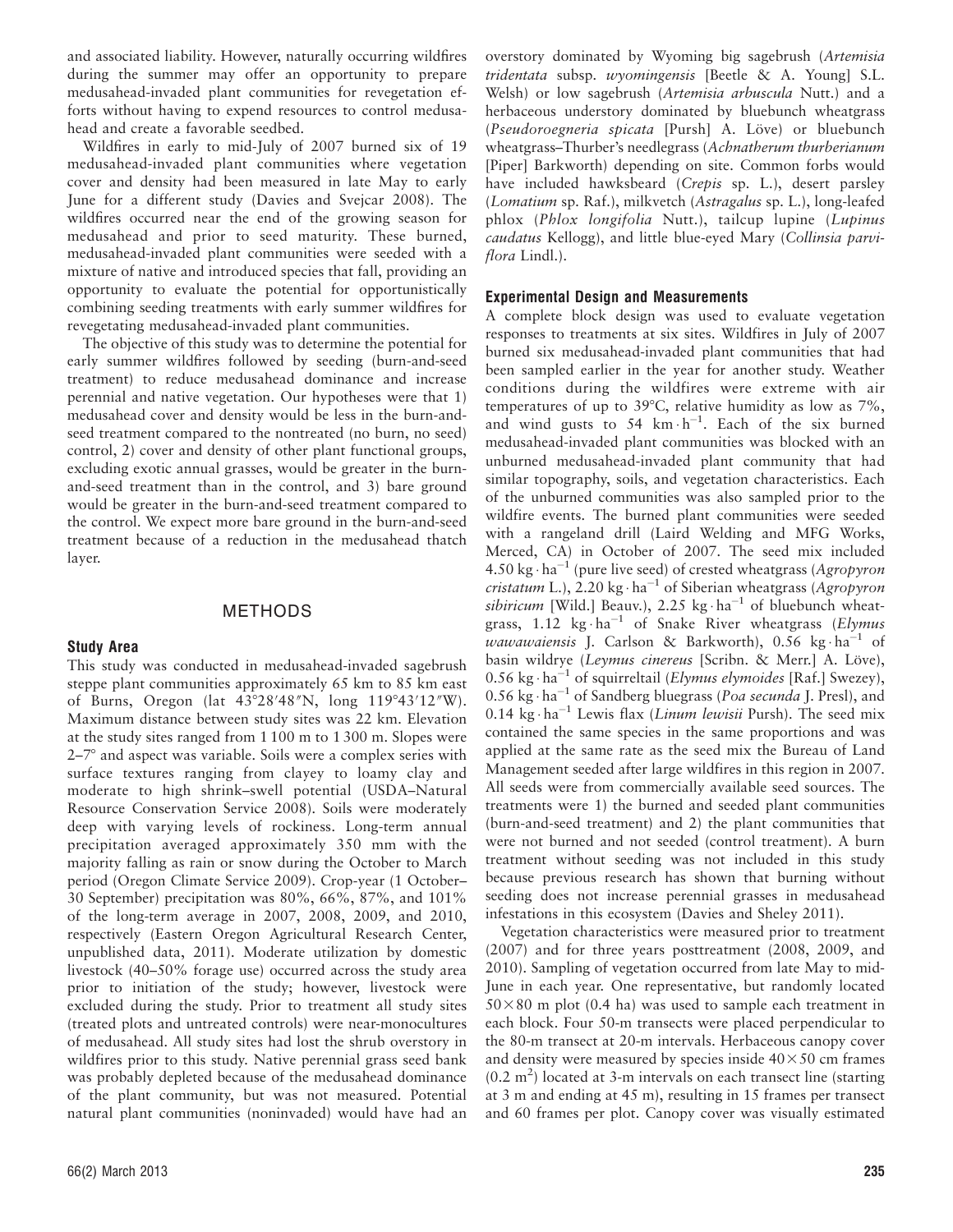inside the  $0.2\text{-m}^2$  frames. Functional group and total vegetation cover values were determined by adding individual species measurements together. Bare ground was also visually estimated in the  $40\times50$  cm frames.

### Statistical Analysis

To determine the effects of treatments on vegetation characteristics, repeated measures analyses of variance with years as the repeated factor were used to analyze the data using the PROC MIX method in SAS version 9.1 (SAS Institute Inc., Cary, NC). Fixed variables were treatment and year and their interaction. Random variables were block and block by treatment interactions. The appropriate covariance structures were selected using the Akaike's Information Criterion (Littell et al. 1996). Treatment replicates were the 0.4-ha treatment plots in each block. Because most response variables varied by the interaction between treatment and year and we were interested in treatment effects in individual years, treatment effects were also evaluated in each year of the study. Differences between means were considered significant at alpha  $\leq 0.05$ . Data that violated assumptions of normality were log-transformed prior to analyses, but are presented in the graphs in their original dimensions (i.e., nontransformed). For analyses, herbaceous cover and density were grouped into functional groups: native perennial grass (excluding Sandberg bluegrass), introduced perennial grass, Sandberg bluegrass, perennial forbs, annual forbs, and exotic annual grasses (largely comprising medusahead). Sandberg bluegrass was treated as a separate functional group from the other native perennial grasses because of its relatively small stature and early development compared to other perennial grasses in these plant communities (Davies 2008; James et al. 2008). Sandberg bluegrass also responds to disturbances differently than other perennial grasses in these ecosystems (McLean and Tisdale 1972; Winward 1980; Yensen et al. 1992). Introduced and native perennial grasses were treated as separate functional groups because introduced perennial grasses are often more successful than natives in revegetation projects (Robertson et al. 1966; Hull 1974; Boyd and Davies 2010). We also analyzed introduced and native perennial grass responses as individual functional groups because increasing pressure is being placed on land managers to seed natives and these seeds are much more expensive than introduced perennial grass seeds. Introduced and native perennial grass (excluding Sandberg bluegrass) values were combined to determine total perennial grass (hereafter referred to as perennial grass) cover and density. The annual forb functional group largely consisted of native annual forbs.

## RESULTS

## **Density**

Sandberg bluegrass, perennial grass (other than Sandberg bluegrass), native perennial grass, and introduced perennial grass density varied by the interaction between year and treatment (Fig. 1;  $P < 0.01$ ). Sandberg bluegrass density did not differ between treatments prior to treatment or in the first 2 yr posttreatment (Fig. 1A;  $P > 0.05$ ). In the third year

posttreatment, Sandberg bluegrass density was 1.8-fold greater in the untreated control compared to burn-and-seed treatment. Perennial grass density (native and introduced species) did not vary by treatment prior to treatment (Fig. 1B;  $P=0.11$ ). In the three posttreatment years, perennial grass density was 4.6- to 10.0-fold higher in the burn-and-seed treatment compared to the control treatment  $(P < 0.01)$ . Native perennial grass density was not different between treatments prior to burning (Fig. 1C;  $P=0.11$ ). After treatments were applied, native perennial grass densities were 3.3- to 6.2-fold greater in the burn-and-seed treatment compared to the control treatment  $(P < 0.05)$ . Introduced perennial grasses were not found in either treatment in 2007 (Fig. 1D). The burn-and-seed treatment had greater introduced perennial grass density than the control in all posttreatment years  $(P < 0.01)$ . Exotic annual grass and annual forb density did not vary by the interaction between treatment and year  $(P > 0.05)$ . When pooled across years, exotic annual grass density was greater in the untreated control compared to the burn-and-seed treatment ( $P < 0.01$ ). Annual grass density was similar in the control and the burnand-seed treatments prior to treatment (Fig. 1E;  $P=0.53$ ). In 2008 and 2010, annual grass density was 3.4- and 2.6-fold greater in the control than the burn-and-seed treatment, respectively ( $P < 0.01$ ). In 2009, annual grass density did not differ between treatments ( $P=0.26$ ). When all years were analyzed together, no difference in annual forb density was detected between treatments ( $P=0.48$ ). Annual forb density only varied between treatments in the third year posttreatment (Fig. 1F). In 2010, annual forb density was 1.6-fold greater in the burn-and-seed than the control treatment  $(P < 0.01)$ . Perennial forb density did not vary by treatment or by the interaction between treatment and year (data not presented;  $P > 0.05$ ).

## Cover

Sandberg bluegrass, perennial grass, and introduced perennial grass cover varied by the interaction between year and treatment (Fig. 2;  $P < 0.05$ ), while native perennial grass did not ( $P=0.36$ ). Sandberg bluegrass cover did not differ between treatments prior to treatment and in the first 2 yr posttreatment (Fig. 2A;  $P > 0.05$ ). In 2010, Sandberg bluegrass cover was greater in the control than the burn-and-seed treatment  $(P=0.04)$ . Perennial grass cover did not differ between treatments in 2007 (Fig. 2B;  $P=0.10$ ), but was between 4.8and 12.8-fold greater in the burn-and-seed treatment compared to the control treatment in the 3 yr after treatment ( $P < 0.05$ ). Introduced perennial grass cover did not vary by treatment prior to treatment or in the first year posttreatment (Fig. 2D;  $P > 0.05$ ). In 2009 and 2010, introduced perennial grass cover was greater in the burn-and-seed treatment compared to the control treatment ( $P < 0.01$ ). When all posttreatment years were analyzed together, native perennial grass cover was greater in the burn-and-seed compared to the control treatment  $(P=0.02)$ . Prior to treatment, native perennial grass cover did not vary by treatment (Fig. 2C;  $P=0.10$ ). Native perennial grass cover was 3.8- to 10.7-fold greater in the burn-and-seed treatment than the control treatment in the 3 yr after treatment  $(P < 0.05)$ . Exotic annual grass cover did not differ between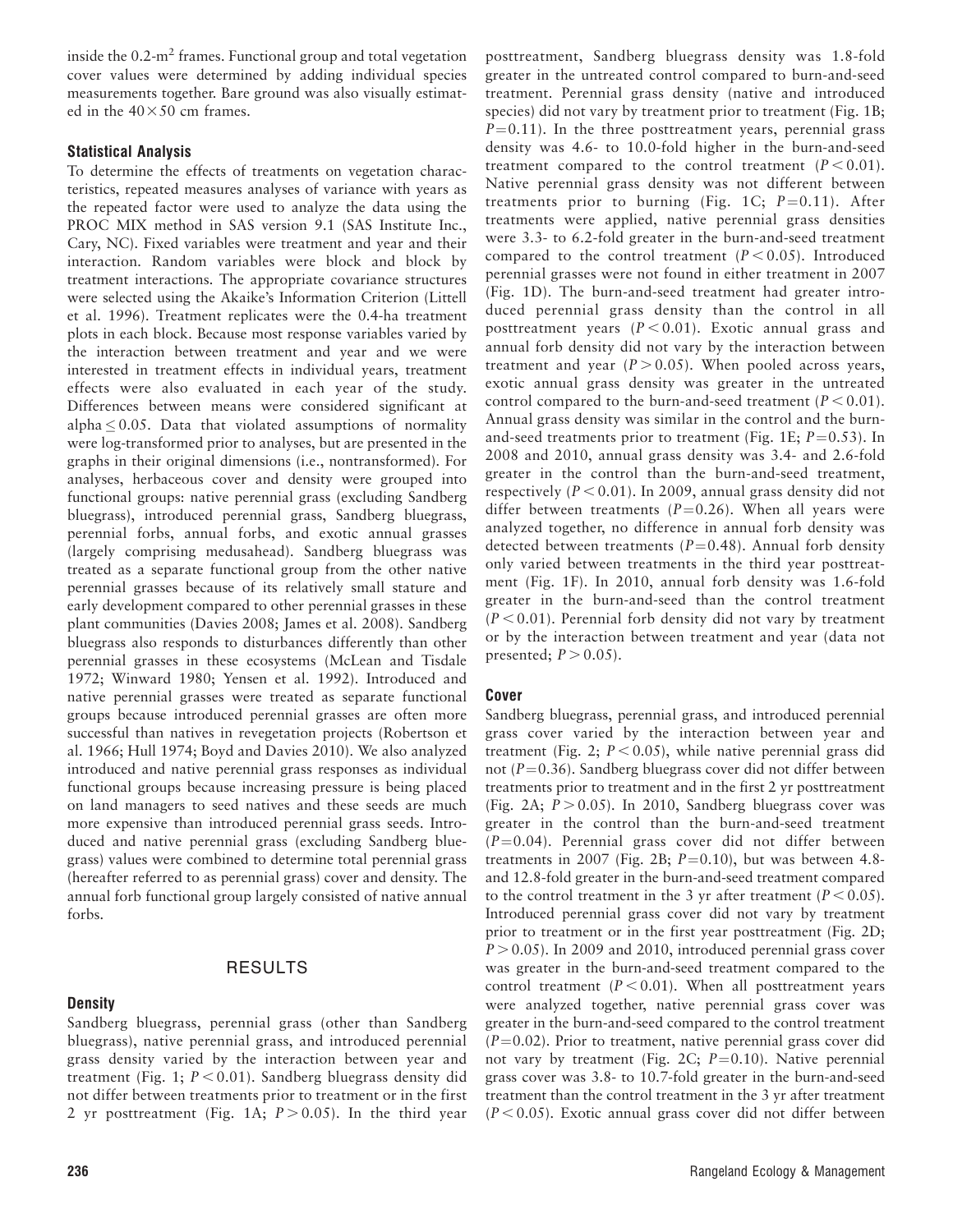

Figure 1. Mean  $\pm$  SE density of plant functional groups in medusahead-invaded plant communities that were drill-seeded after an early summer wildfires (burn and seed) or nontreated (control) in southeast Oregon. Control plots were not burned and not seeded. Perennial grass density was the sum of introduced and native perennial grass (excluding Sandberg bluegrass) densities. Different lowercase letters indicate differences between treatments in individual years ( $P < 0.05$ ). Note that scale differs among figure panels.

treatments prior to treatment or in the first 2 yr posttreatment (Fig. 3A;  $P > 0.05$ ). In the third year posttreatment, exotic annual grass cover was less in the burn-and-seed treatment compared to the control treatment  $(P < 0.01)$ . Annual forb cover was greater in the control treatment than the burn-andseed treatment prior to treatment (Fig. 3B;  $P < 0.01$ ). After treatments were applied, annual forb cover was up to 6.2-fold greater in the burn-and-seed treatment compared to the control treatment  $(P < 0.05)$ . Total herbaceous vegetation (excluding exotic annual grasses) cover did not differ between treatments prior to treatment (Fig. 3C;  $P=0.30$ ) or the first year posttreatment  $(P=0.14)$ . In the second and third years posttreatment, total herbaceous vegetation cover was 1.6- to 2.4-fold greater in the burn-and-seed treatment compared to the control ( $P < 0.05$ ). Prior to treatment bare ground cover did not vary between treatments (Fig. 3D;  $P=0.89$ ). Bare ground was between 1.4- and 7.2-fold greater in the burn-and-seed compared to the control treatment in the first 3 yr posttreatment ( $P < 0.05$ ). Perennial forb cover did not vary by treatment or the interaction between treatment and year (data not presented;  $P > 0.05$ ).

#### **DISCUSSION**

There appears to be some potential to capitalize on early summer wildfires in medusahead-invaded rangelands to achieve revegetation objectives. Fall seeding treatments applied after early summer wildfires generally led to a reduction in cover and density of exotic annual grass, an increase in several other plant functional groups, and an increase in bare ground as the medusahead thatch layer was reduced compared to the untreated control. These data support our hypotheses that annual grass cover and density would decrease and bare ground would increase with the burn-and-seed treatment. The increase observed in annual forbs and large bunchgrasses with the burnand-seed treatment suggests that there may be an opportunity to establish desirable vegetation in near-monocultures of medusahead following early summer wildfires. However, not all plant functional groups increased with the burn-and-seed treatment, thus our second hypothesis that all plant functional groups, excluding exotic annual grasses, would increase with treatment is only partially supported.

The causal effect of the increases in annual forbs and large bunchgrasses and decrease in medusahead cannot be attributed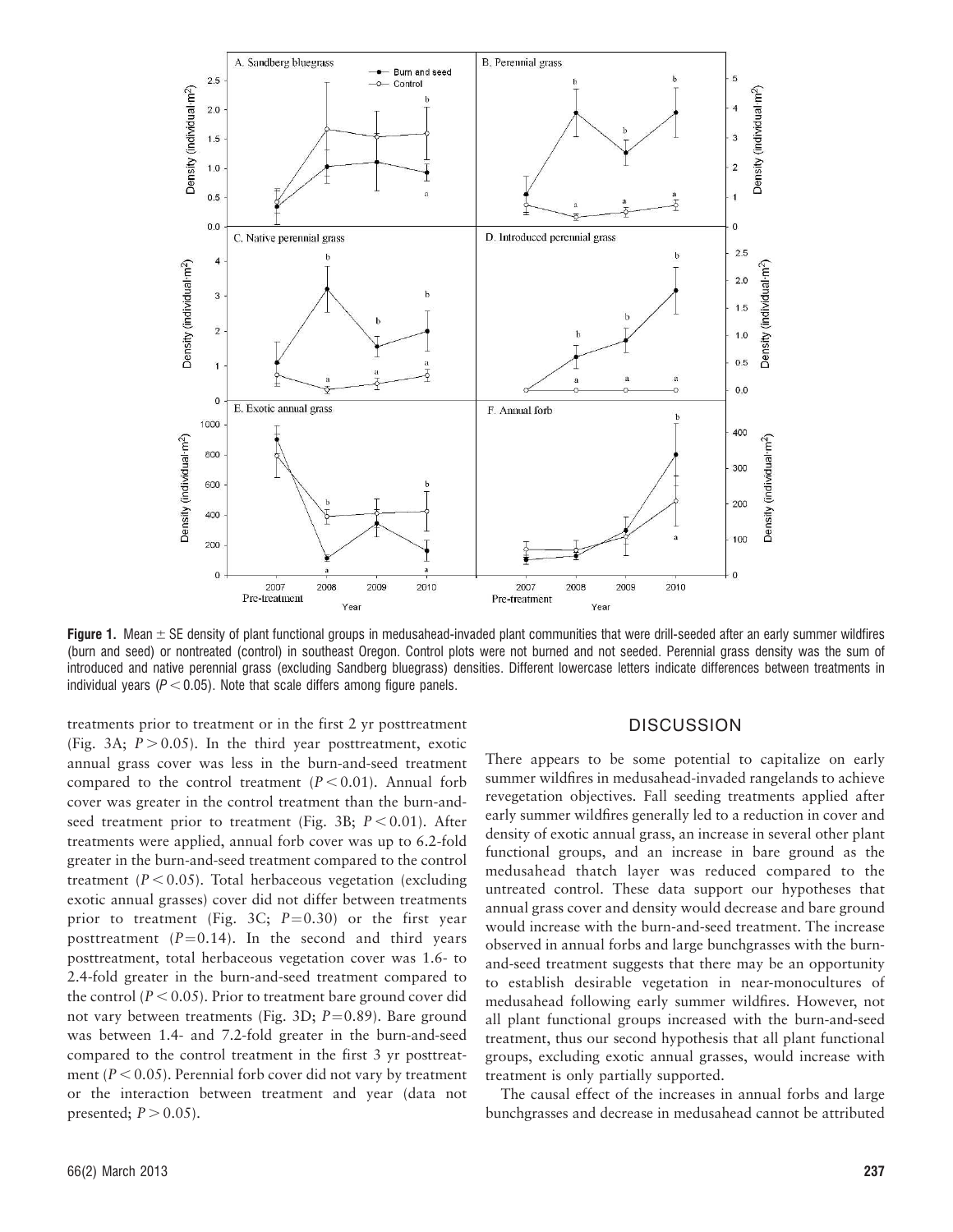

Figure 2. Mean  $\pm$  SE cover of plant functional groups in medusahead-invaded plant communities that were drill-seeded after an early summer wildfires (burn and seed) or nontreated (control) in southeast Oregon. Control plots were not burned and not seeded. Perennial grass cover was the sum of introduced and native perennial grass (excluding Sandberg bluegrass) cover values. Different lowercase letters indicate differences between treatments in individual years ( $P < 0.05$ ). Note that scale differs among figure panels.



Figure 3. Mean  $\pm$  SE cover of plant functional groups and bare ground in medusahead-invaded plant communities that were drill-seeded after an early summer wildfires (burn and seed) or nontreated (control) in southeast Oregon. Control plots were not burned and not seeded. Total indicates total herbaceous vegetation excluding exotic annual grasses. Different lowercase letters indicate differences between treatments in individual years ( $P < 0.05$ ). Note that scale differs among figure panels.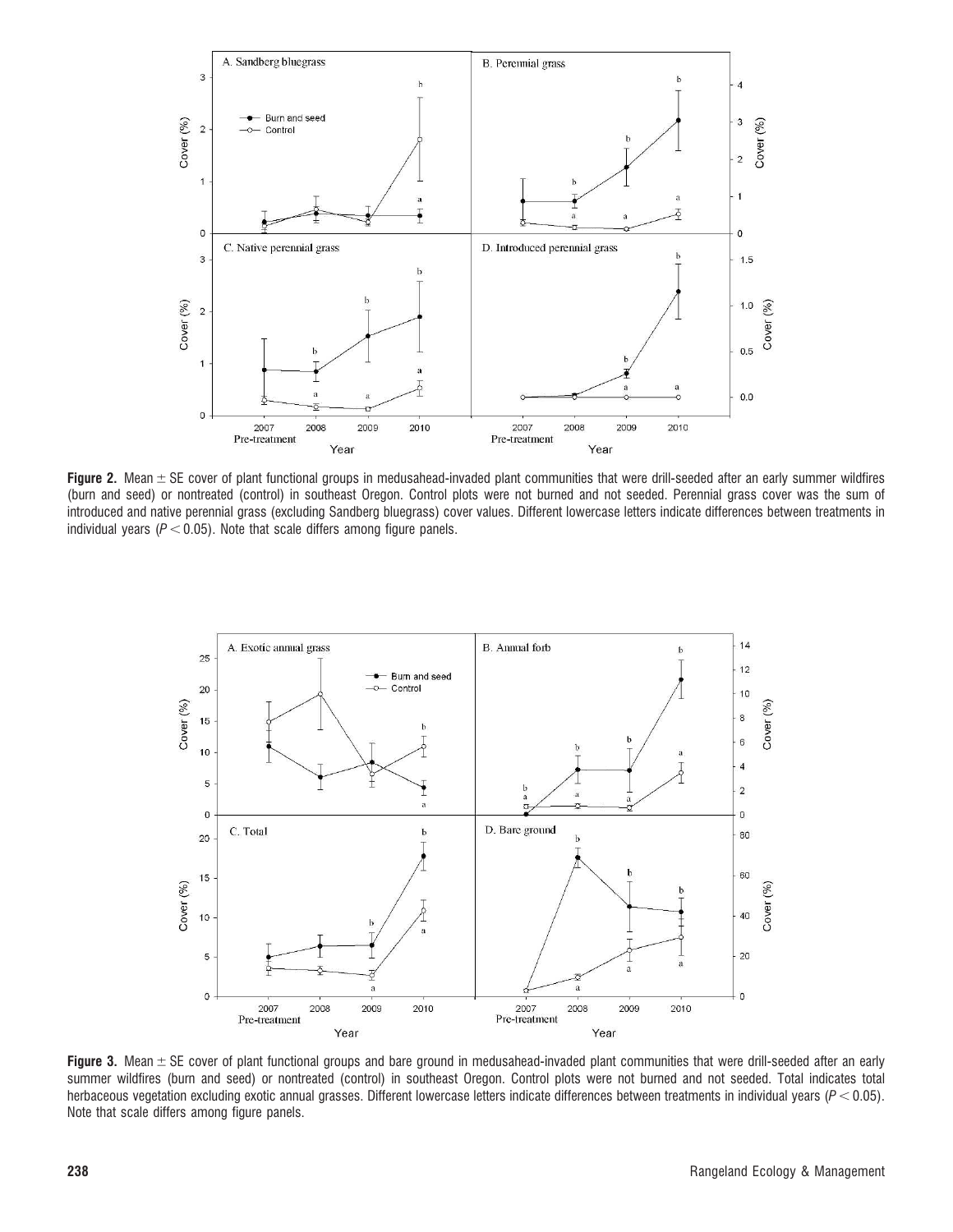solely to either the burning or seeding portion of the treatment, because they were not evaluated individually. Thus, we cannot definitely say that early summer wildfire controlled medusahead and increased annual forbs, that burning was needed to increase seeding success, or that seeding was beneficial. However, previous research found that burning without seeding did not increase perennial grasses (Young et al. 1972; Davies and Sheley 2011). In addition, seeding into untreated medusahead infestations was previously unsuccessful (Davies 2010). Considering that introduced perennial bunchgrasses were not present on our study sites before treatment (a treatment that included seeding them) and that they made up half of the total perennial bunchgrass density posttreatment (Fig. 1) supports our hypothesis that seeding was needed to increase perennial bunchgrasses. Though our results must be considered within the limitations imposed by not separating the effects of burning and seeding, there is some evidence to support the need for both treatments.

Though the increase in perennial grasses, excluding Sandberg bluegrass, with the burn-and-seed treatment is encouraging, the perennial grass density and especially the cover  $({\sim}3\%)$  were relatively low and may not be able to affect the long-term character of the site. Without adequate increases in perennial grasses, the sites will be susceptible to being converted back to a near-monoculture of medusahead. Increases in perennial grasses, excluding Sandberg bluegrass, are critical because they are the most important functional group for limiting medusahead in these plant communities (Davies 2008; James et al. 2008). The introduced perennial grasses showed some potential for continued increases as their cover and density were highest in the final sampling year and they can be competitive with medusahead (Davies et al. 2010). Therefore, introduced perennial grasses may continue to increase in the burn-andseed treatment, but longer-term evaluation will be needed to determine if this outcome is realized.

In contrast to the perennial grasses, perennial forbs did not appear to be influenced by treatment. This may be the result of only one perennial forb being included in the seed mix and the general lack of perennial forb response to treatments in these ecosystems. Perennial forbs have been reported to not respond to prescribed burning (Nelle et al. 2000; Davies et al. 2007; Beck et al. 2009; Rhodes et al. 2010), mechanical brush control (Davies et al. 2011), or preemergent herbicide control of exotic annual grasses (Davies 2010) in sagebrush plant communities. However, Wirth and Pyke (2003) reported that survival of seeded perennial forbs was greater in burned compared to unburned sagebrush communities. Increases in perennial forbs without seeding appear unlikely in these plant communities. Our study did not adequately test the potential for increasing perennial forbs with seeding, because only one perennial forb was seeded postfire.

We observed a large response among annual forbs, predominately natives, in areas burned by early summer wildfires. Similar to our results, Davies (2010) reported that spring and fall prescribed burning increased annual forbs in medusaheadinvaded plant communities. Annual forbs have also been reported to increase after prescribed burning sagebrush communities not invaded by exotic annual grasses (Rhodes et al. 2010; Bates et al. 2011). Annual forb responses are generally considered ephemeral in this ecosystem (Bates 2004), but the increase in annual forbs in our study had not diminished by the third year posttreatment. Longer-term evaluation will be needed to determine if the annual forb response is ephemeral. The increase in total herbaceous vegetation was largely the response of perennial grasses and annual forbs, thus their responses over time will probably determine the long-term response of total herbaceous vegetation.

Exotic annual grass cover and density were less in the burnand-seed treatment compared to the control at the end of the study. Medusahead was probably reduced because the wildfire occurred prior to seed maturity. Burning at this time has been demonstrated to control medusahead by reducing viable seeds (Murphy and Lusk 1961; McKell et al. 1962). The establishment of perennial grasses may also have limited medusahead. Perennial grasses overlap in resource use with medusahead (James et al. 2008) and they are the most important functional group for limiting medusahead establishment (Davies 2008). However, exotic annual grass density was still over 130 individuals  $\cdot$  m<sup>-2</sup> in the third year posttreatment, which may pose a significant threat to the long-term success of this revegetation effort. Because medusahead is competitive with native vegetation (Hironaka and Sindelar 1975; Young and Mangold 2008), it may, over time, displace native vegetation that increased with the burn-and-seed treatment. The medusahead remaining in the community may also increase fine fuel loads and increase wildfire frequency, which would probably cause declines in native perennial vegetation (Torell et al. 1961; D'Antonio and Vitousek 1992; Brooks et al. 2004).

### MANAGEMENT IMPLICATIONS

Seeding after early summer wildfires appears to have potential to increase perennial grasses and annual forbs and reduce exotic annual grass dominance; however, we cannot definitely say that the combined treatment was needed because we did not individually apply early summer wildfires or seeding treatments. Though the initial response to the burn-and-seed treatment appears promising, perennial grass density and cover were lower than desired and exotic annual grasses were still a prominent component of the plant community. This poses a significant risk of converting back to a near-monoculture of medusahead. Based on the success of using preemergent herbicides to revegetate medusahead-invaded rangelands (Davies 2010), treating the plant community with a preemergent herbicide after the wildfire would probably have increased the establishment of perennial grasses and yielded better control of medusahead. The seeding of perennial grasses would probably have to be postponed 1 yr to decrease the risk of their mortality from the preemergent herbicide. The plant community may also have responded favorably to a preemergent herbicide application after perennial grasses had established to reduce competition from medusahead. Capitalizing on early summer wildfires may represents an opportunity to reduce treatment costs associated with revegetating medusahead-invaded plant communities; however, additional research is needed to determine causal mechanisms and to evaluate the need for additional control treatments to reduce competition from medusahead and increase the success of the seeded species and subsequent seedling establishment.